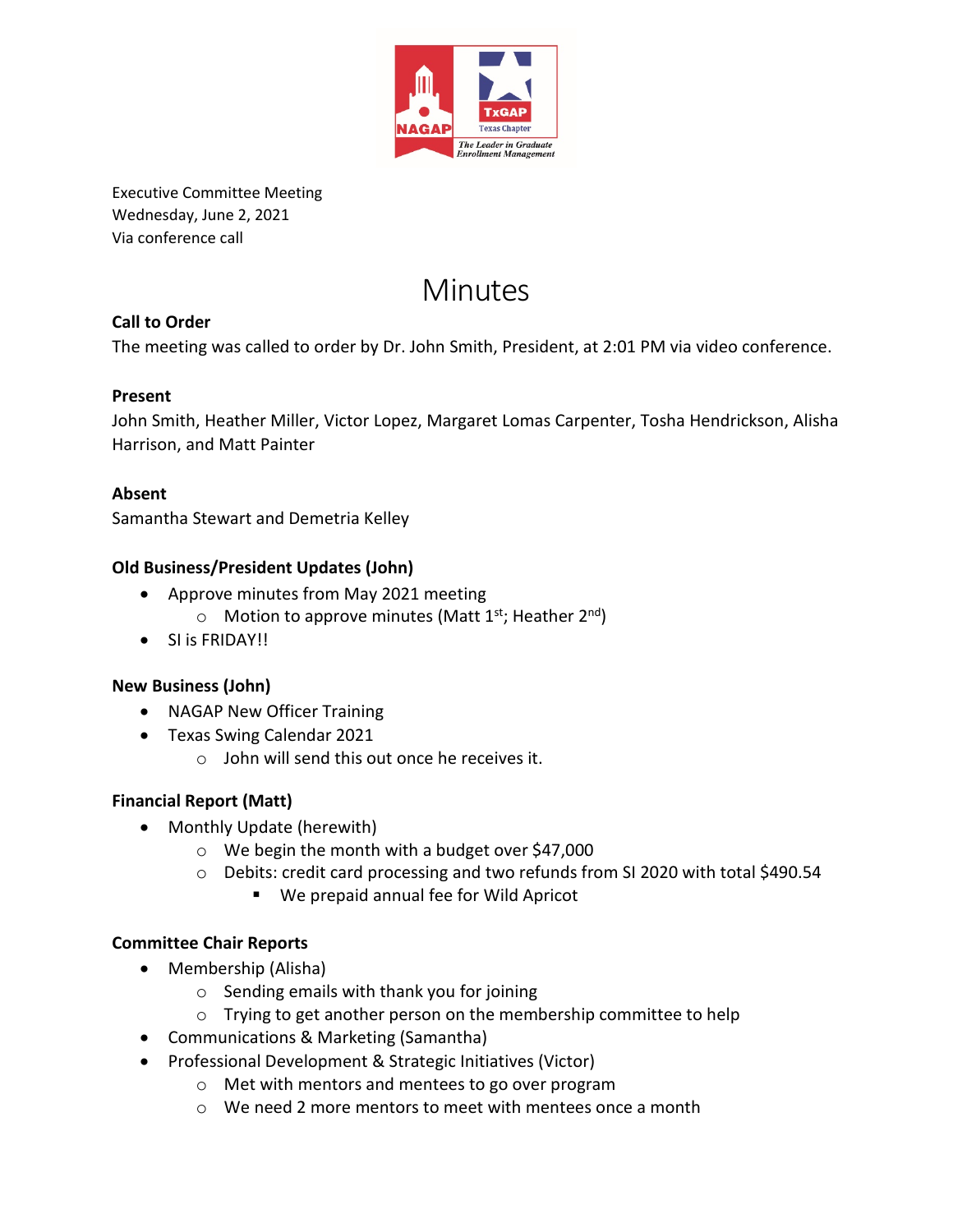- o Launch next Friday
- Summer Institute (Heather)
	- o Review the slideshow today and update the slides
	- o Margaret will attach the minutes in the chat
	- o She confirmed with the service project. Sam will draft the email and send it out tomorrow.
	- o Sent a reminder to all presenters.
	- o NAGAP has a link to the meeting.

#### **Discussion Items**

#### **Motion for Adjournment**

A motion to adjourn was entered at 2:20 PM (Alisha 1st; Tosha 2<sup>nd</sup>)